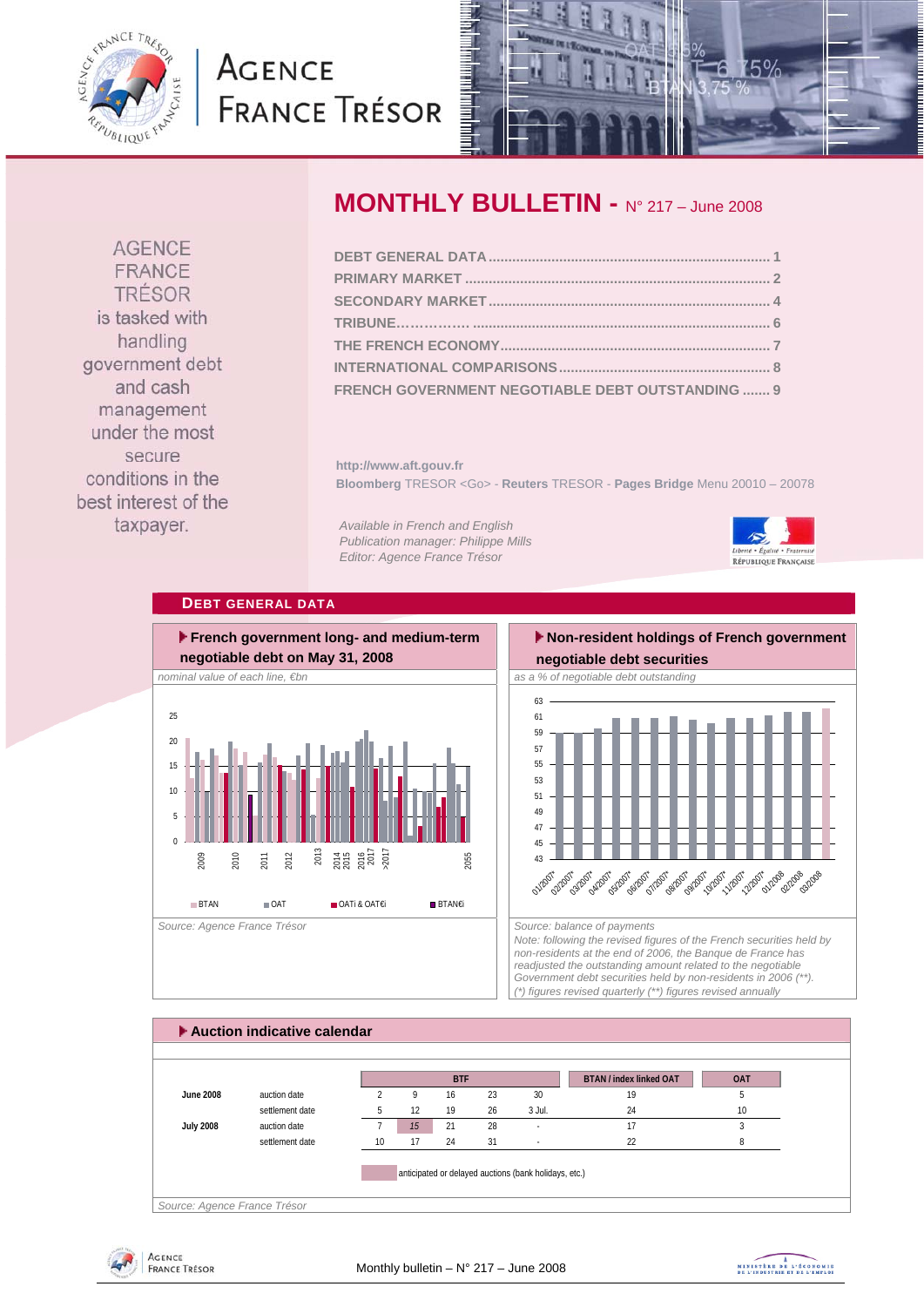<span id="page-1-0"></span>

### **NEWS**

### French primary dealers launch a multi-platform market committee

The nineteen banks that act as primary dealers for French government securities are active in the electronic interbank market as part of their commitment to maintain a perfectly liquid secondary market. Since 1 June, the banks are authorised to operate on different trading platforms to fulfil that commitment. BrokerTec is now operational, alongside MTS France, and other entities may follow suit. As the euro bond market matures, French banks dealing in sovereign bonds have come out clearly in favour of greater competition between electronic interbank trading platforms. The same trend can be seen across all euro government bond markets.

This latest development is consistent with the Primary Dealer Charter. When MTS France began operations in April 2000, the Treasury opted for an openended system that would ultimately allow the use of multiple trading platforms.

To adjust to this new environment, the primary dealers and AFT have set up a special market committee under the auspices of AMTE, the eurodenominated interest rate market association. The committee's remit is to establish quotation and trading rules and make sure that primary dealers comply with them when operating on eligible platforms, especially as regards accessibility and security. The committee will ensure that while trading is spread across multiple online facilities, thus encouraging competition among platforms and fostering innovation, the liquidity of the interbank market is maintained or enhanced.

### **PRIMARY MARKET**









*Source: Agence France Trésor* 



# **OATs and BTANs: indicative repayment schedule**

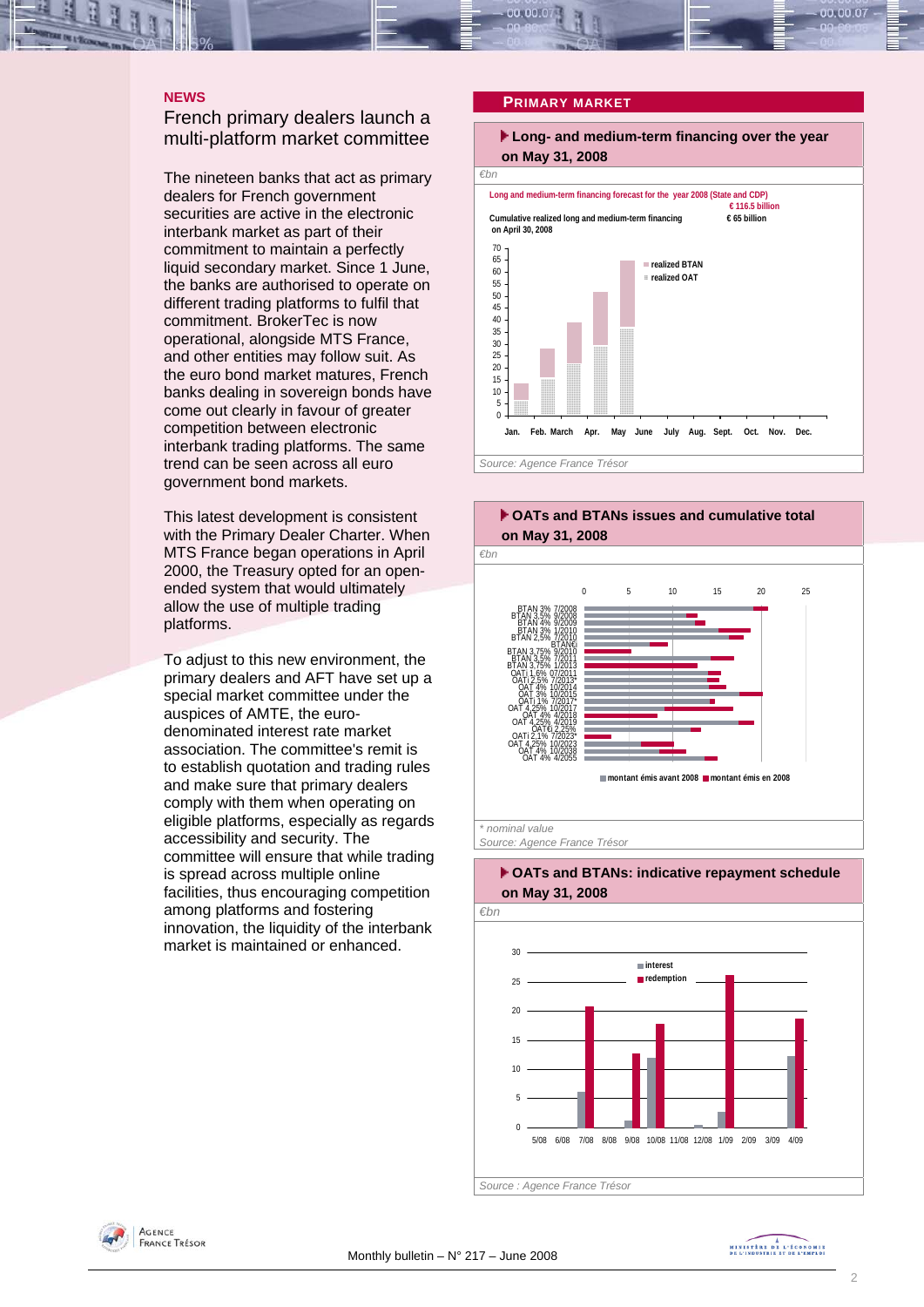### **OAT and BTAN auctions – May 2008**

#### *€m*

可可

|                               | OAT 6 years | OAT 10 years             | OAT 15 years | <b>BTAN 2 years</b>   | OATi 3 years        | OAT€i 8 years |
|-------------------------------|-------------|--------------------------|--------------|-----------------------|---------------------|---------------|
|                               | 10/25/2014  | 4/25/2018                | 10/25/2023   | 9/12/2010             | 7/25/2011           | 7/25/2015     |
|                               | 4,00%       | 4.00%                    | 4.25%        | 3.75%                 | 1.60%               | 1,60%         |
| <b>Auction date</b>           | 4/30/2008   | 4/30/2008                | 4/30/2008    | 5/15/2008             | 5/15/2008           | 5/15/2008     |
| Settlement date               | 5/6/2008    | 5/6/2008                 | 5/6/2008     | 5/20/2008             | 5/20/2008           | 5/20/2008     |
| Amount announced              |             | $< 5,000 -- 5,500 >$     |              | $<$ 4,500 --- 5,000 > | $< 1,200 - 1,700 >$ |               |
| Bid amount                    | 4.600       | 5,520                    | 3,261        | 11.025                | 2.600               | 1.531         |
| Amount served                 | 1.780       | 2,380                    | 1,311        | 4.590                 | 1,210               | 0,416         |
| of which: NCTs before auction | $\theta$    | $\theta$                 | 0            | $\theta$              | 0                   | 0             |
| NCTs after auction            | 0.000       | 0,000                    | 0,348        | 0.691                 | 0,121               | 0.104         |
| <b>Total issued amount</b>    | 1,780       | 2,380                    | 1,659        | 5,281                 | 1,331               | 0,520         |
| Bid-to-cover ratio            | 2,58        | 2,32                     | 2,49         | 2,40                  | 2,15                | 3680,29       |
| Weighted average price        | 99,27%      | 97,18%                   | 95,79%       | 99,20%                | 99.69%              | 98.00%        |
| Yield to maturity             | 4,13%       | 4,35%                    | 4,63%        | 4,11%                 | 1,70%               | 1,90%         |
| Indexation coefficient*       | ٠           | $\overline{\phantom{a}}$ | ٠            | ٠                     | 1,09204             | 1.08811       |

00.00.0

 *Source: Agence France Trésor* 

*€m* 

### **BTF auctions – May 2008**

|                              | <b>BTF</b> | <b>BTF</b> | <b>BTF</b> | <b>BTF</b> | <b>BTF</b> | <b>BTF</b> |
|------------------------------|------------|------------|------------|------------|------------|------------|
|                              | short term | 1 month    | 2 month    | 3 month    | 6 month    | 1 year     |
| <b>Auction date</b>          |            |            |            | 5/5/2008   | 5/5/2008   | 5/5/2008   |
| Settlement date              |            |            |            | 5/7/2008   | 5/7/2008   | 5/7/2008   |
| Maturity                     |            |            |            | 8/7/2008   | 10/9/2008  | 4/9/2009   |
| <b>Total issued amount</b>   |            |            |            | 2,621      | 1,556      | 1,623      |
| Weighted average rate        |            |            |            | 3.973%     | 3.998%     | 4.023%     |
| <b>Auction date</b>          |            |            |            | 5/13/2008  |            | 5/13/2008  |
| Settlement date              |            |            |            | 5/15/2008  |            | 5/15/2008  |
| Maturity                     |            |            |            | 8/7/2008   |            | 5/7/2009   |
| <b>Total issued amount</b>   |            |            |            | 2.405      |            | 2,204      |
| Weighted average rate        |            |            |            | 3.965%     |            | 4.037%     |
| <b>Auction date</b>          |            |            |            | 5/19/2008  | 5/19/2008  |            |
| Settlement date              |            |            |            | 5/22/2008  | 5/22/2008  |            |
| Maturity                     |            |            |            | 8/21/2008  | 11/6/2008  |            |
| <b>Total issued amount</b>   |            |            |            | 2.604      | 2,202      |            |
| Weighted average rate        |            |            |            | 3.984%     | 4.019%     |            |
| <b>Auction date</b>          |            |            |            | 5/26/2008  |            | 5/26/2008  |
| Settlement date              |            |            |            | 5/29/2008  |            | 5/29/2008  |
| Maturity                     |            |            |            | 8/21/2008  |            | 5/7/2009   |
| <b>Total issued amount</b>   |            |            |            | 2,126      |            | 2,566      |
| Weighted average rate        |            |            |            | 4.011%     |            | 4.203%     |
|                              |            |            |            |            |            |            |
| Source: Agence France Trésor |            |            |            |            |            |            |



 $-00.00.07$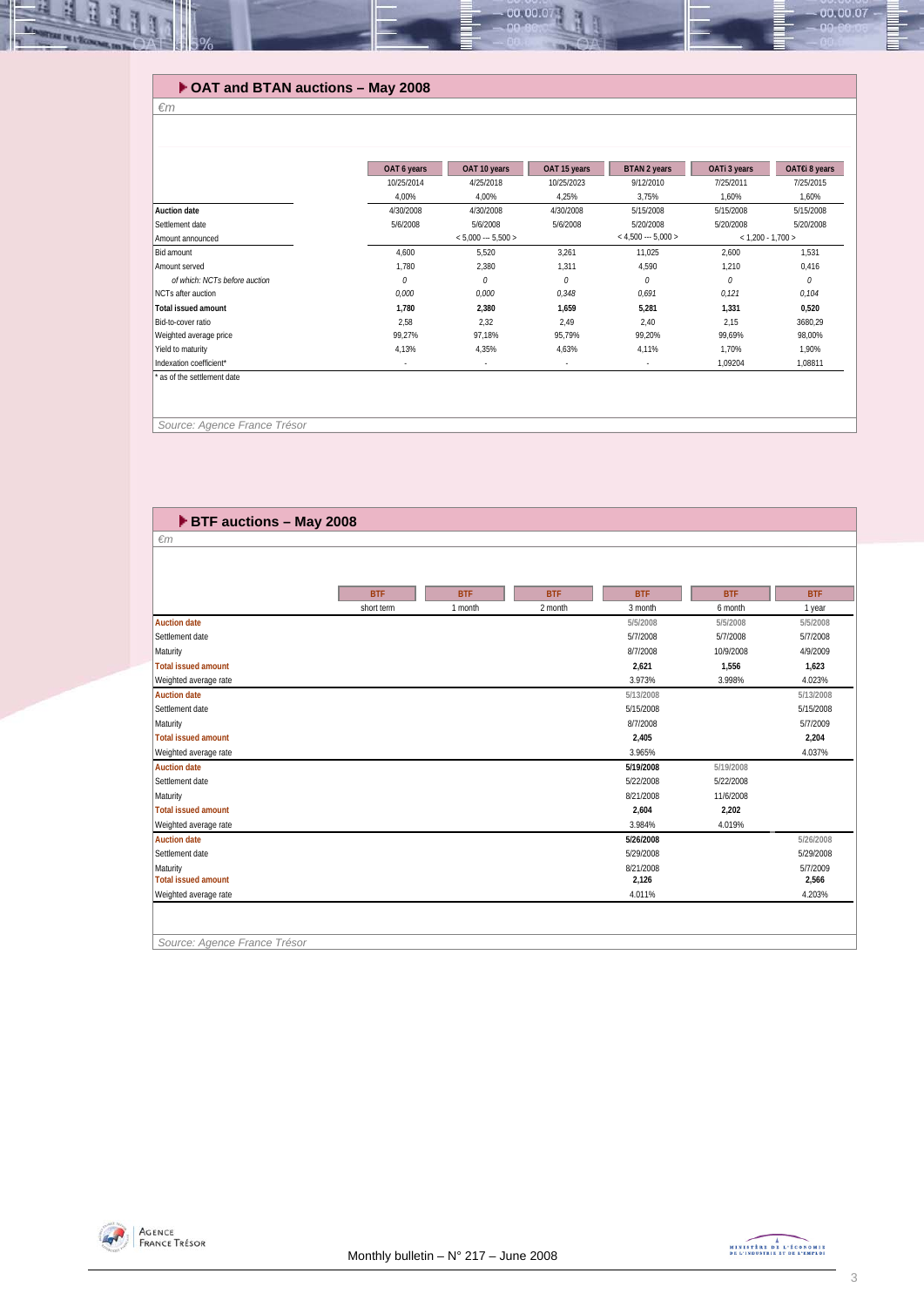<span id="page-3-0"></span>







*(1) difference between the yield of the OAT 4% April 2013 and the yield of the OATi 2.5% July 2013 (2) difference between the yield of the OAT 5% April 2012 and the yield of the OAT€i 3% July 2012 (3) difference between the yield of the OAT 5.5% April 2029 and the yield of the OATi 3.4% July 2029 (4) difference between the yield of the OAT 5.75% October 2032 and the yield of the OAT€i 3.15% July 2032* 

| $\blacktriangleright$ Negotiable government debt and swaps |          |          |          |         |          |         |         |              |            |  |
|------------------------------------------------------------|----------|----------|----------|---------|----------|---------|---------|--------------|------------|--|
| $\varepsilon$ bn                                           |          |          |          |         |          |         |         |              |            |  |
|                                                            |          |          |          |         |          |         |         |              |            |  |
|                                                            | end      | end      | end      | end     | end      | end     | end     | end of April | end of May |  |
|                                                            | 2001     | 2002     | 2003     | 2004    | 2005     | 2006    | 2007    | 2008         | 2008       |  |
| Negotiable government debt                                 |          |          |          |         |          |         |         |              |            |  |
| outstanding                                                | 653      | 717      | 788      | 833     | 877      | 877     | 921     | 954          | 966        |  |
| OAT                                                        | 443      | 478      | 512      | 552     | 593      | 610     | 641     | 650          | 659        |  |
| <b>BTAN</b>                                                | 158      | 151      | 167      | 184     | 189      | 200     | 202     | 200          | 205        |  |
| <b>BTF</b>                                                 | 52       | 88       | 109      | 97      | 95       | 66      | 78      | 105          | 102        |  |
| <b>Swaps outstanding</b>                                   | 37       | 61       | 61       | 61      | 52       | 44      | 42      | 36           | 35         |  |
| Average maturity of the negotiable debt                    |          |          |          |         |          |         |         |              |            |  |
| before swaps                                               | 6 years  | 5 years  | 5 years  | 6 years | 6 years  | 7 years | 7 years | 7 years      | 7 years    |  |
|                                                            | 47 days  | 343 days | 297 days | 79 days | 267 days | 45 days | 51 days | 55 days      | 31 days    |  |
| after swaps                                                | 5 years  | 5 years  | 5 years  | 6 years | 6 years  | 7 years | 7 years | 7 years      | 7 years    |  |
|                                                            | 358 days | 266 days | 235 days | 33 days | 228 days | 16 days | 29 days | 36 days      | 12 days    |  |
|                                                            |          |          |          |         |          |         |         |              |            |  |
|                                                            |          |          |          |         |          |         |         |              |            |  |
| Source: Agence France Trésor                               |          |          |          |         |          |         |         |              |            |  |



MINISTRE DE L'ÉCONOMIE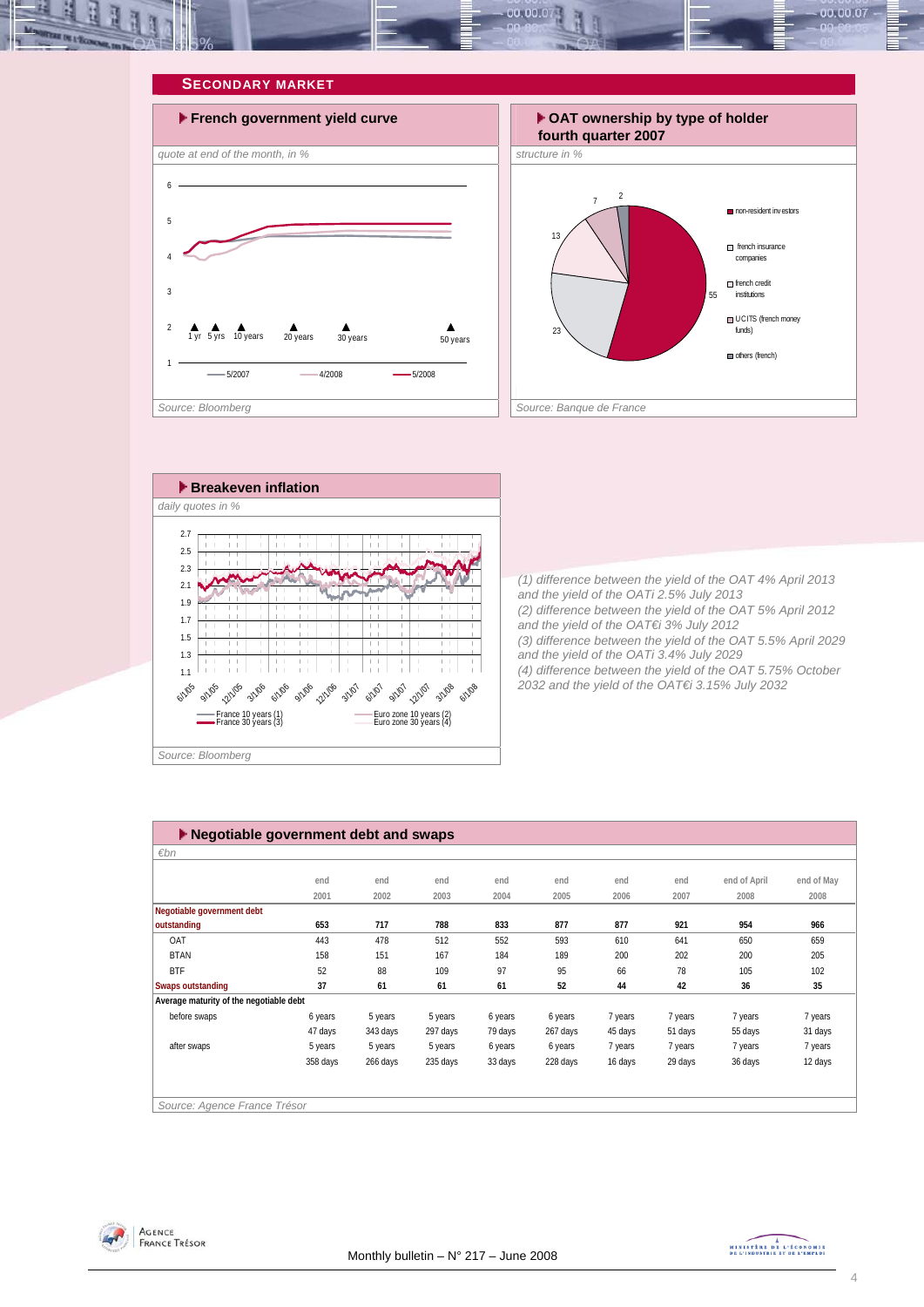

00.001





*Source: Euroclear France*

$$
4r^2
$$

Agence<br>France Trésor

MINISTRE DE L'ÉCONOMIE

00.00.07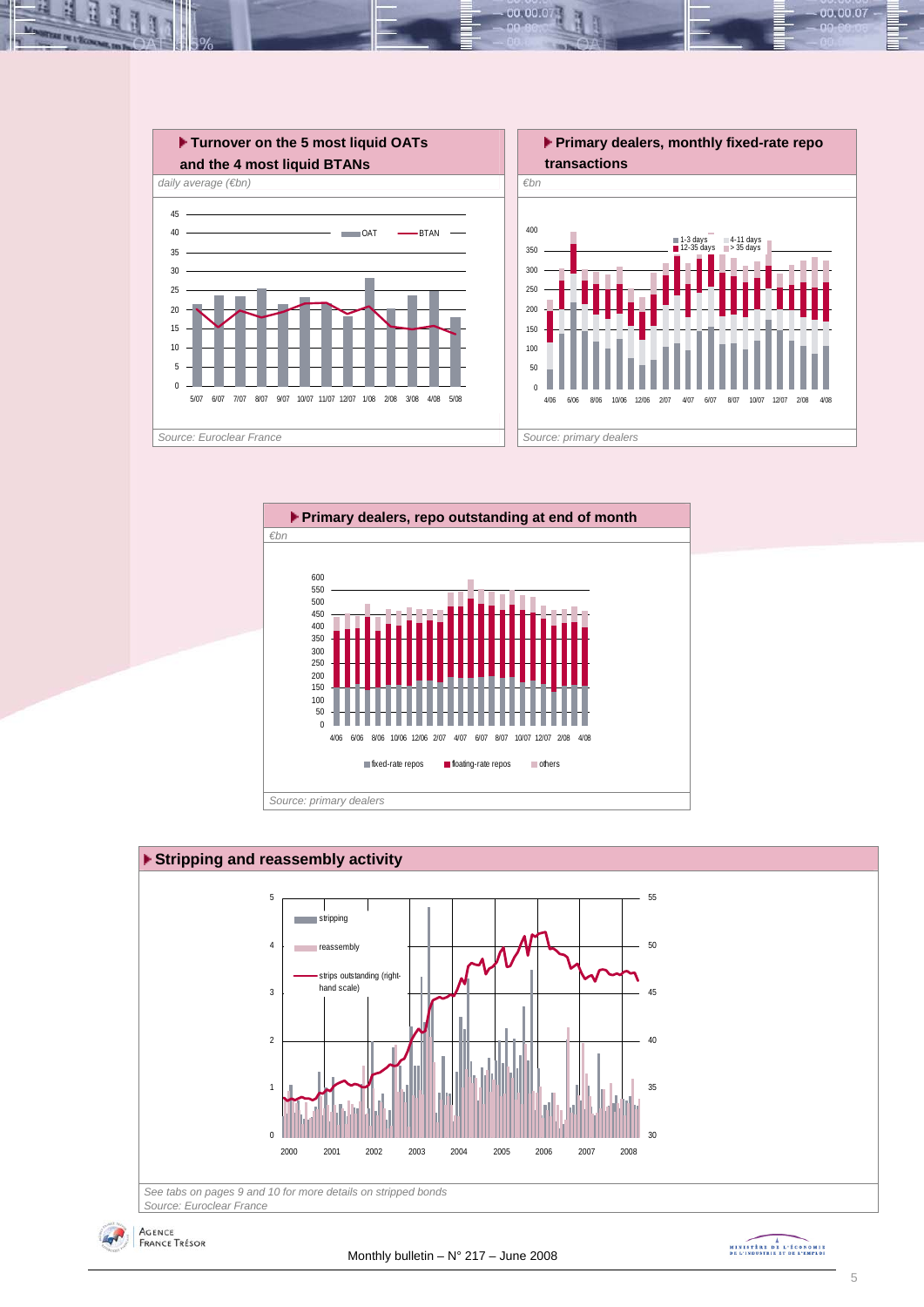<span id="page-5-0"></span>

**TRIBUNE** 

# **Determinants of oil prices**

**By Natacha Valla, Goldman Sachs** 

In light of ongoing developments in spot and futures oil markets, one may wonder which of the following factors mainly drives the steep price moves: rent-maximising extraction strategies, supply-demand mismatches, or shorter term speculative forces?

Over the past year, commodity returns rose by 27% on account of strong energy returns (+36%) and rising oil prices.<sup>[1](#page-5-1)</sup> This rapid and dramatic increase in oil prices, which comes at odds with a worsening economic environment, has led some analysts, the media and policy makers to point to speculators, the dollar depreciation and risk premia to explain price movements. However, one may argue that the market is not at odds with demand fundamentals, but rather reflects a structural re-pricing.



Commodity analysts have long suggested that a relevant decomposition of oil price movements would identify two main components: one "cyclical", driven by medium-term supply and demand fundamentals as reflected in the oil market term structure; the other "structural", related to the need to motivate long-term investment in innovative means of production, as reflected in the long-dated oil price. If today's key change is of a structural nature (i.e. can be read from long-dated oil prices), then short-term prices are aligned with fundamentals and therefore do not reflect specific risk premia.

In 2004, the sharp rise in long-dated oil prices was likely triggered by the exhaustion of conventional crude-oil resources. As conventional resources were depleted, long-dated oil prices climbed to a new equilibrium level of around \$70. That level was high enough to stimulate investment in non-conventional resources such as bio fuels. The rise in supply observed since 2004 was mostly confined to these non-conventional production methods.

Over time, however, these non-conventional resources may have hit significant constraints on scalability and have induced negative externalities (production costs, ecological inefficiency, destabilizations on food markets).

In this case, new investments will not be sufficient to curb price rises. On the contrary, long-term oil prices may still need to rise to bring trend oil demand growth down in line with trend supply. Our commodity strategists estimate that trend oil supply growth stands at 1.0% per year while global GDP grows by 3.8%. Long-dated oil prices inflation<sup>[2](#page-5-2)</sup> may continue until households' habits and firms' technologies have finally adjusted to balance the market on a sustainable basis.

*NB: this Agence France Trésor forum offers economists an opportunity to express their personal opinion. Thus, the above article strictly reflects the author's view, and should not be construed as expressing the viewpoints of Agence France Trésor or the Ministry of the Economy, Industry and Employment.* 

<span id="page-5-2"></span><span id="page-5-1"></span> $2$  We currently foresee oil prices at \$149 early next year, cf Energy Watch, May 16, 2008.



l

<sup>1</sup> As measured by the S&P GSCITM Total Return Index.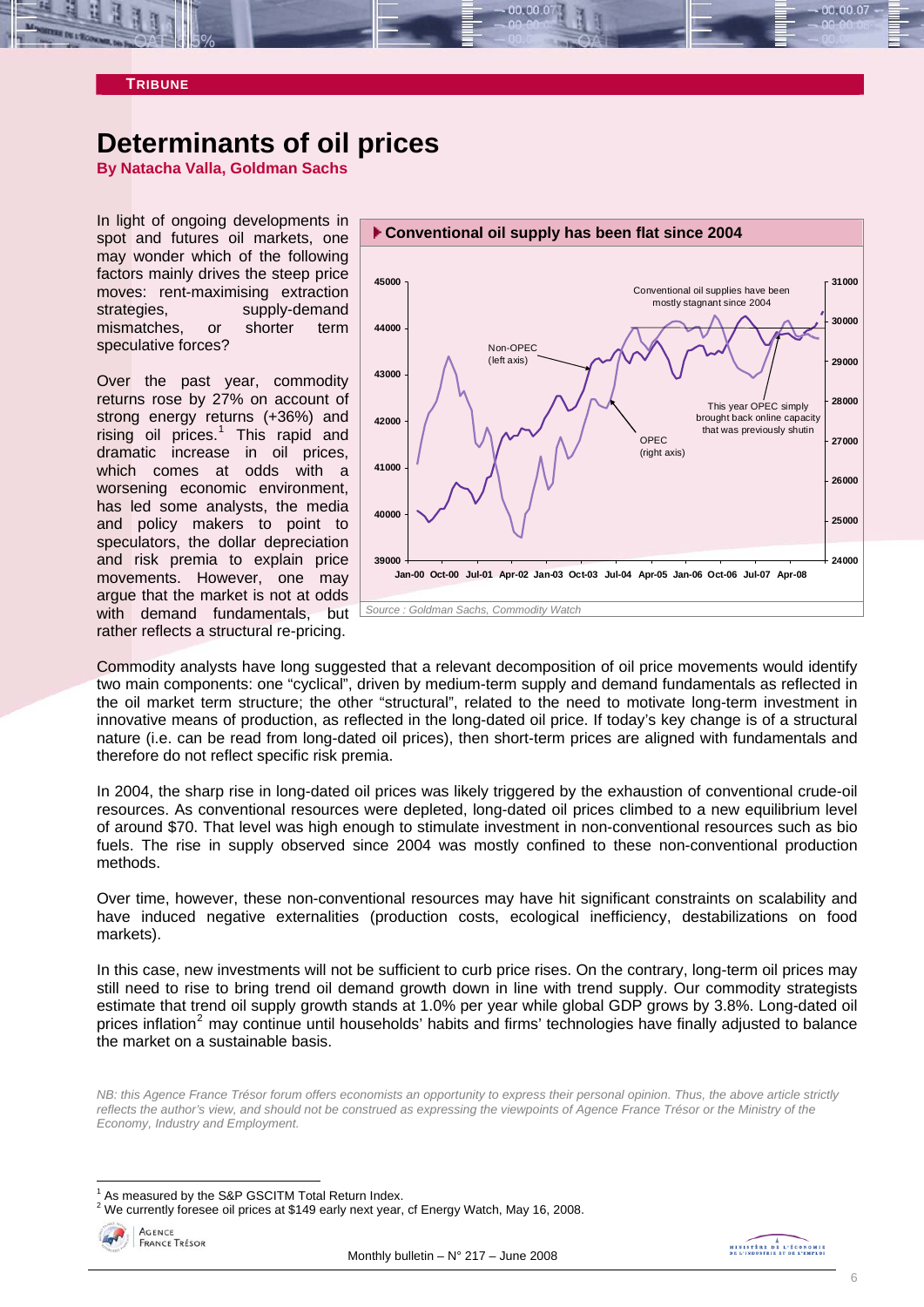<span id="page-6-0"></span>

### **THE FRENCH ECONOMY**

| $\blacktriangleright$ Macro-economic forecast |      | $\blacktriangleright$ Recent economic indicators |                  |                                                                          |
|-----------------------------------------------|------|--------------------------------------------------|------------------|--------------------------------------------------------------------------|
| Real growth rate as a %                       |      |                                                  |                  |                                                                          |
|                                               | 2007 | 2008                                             | 2009             | Industrial output*, year-on-year<br>Household consumption*, year-on-year |
| French GDP                                    | 1.9  | $< 1.7 - 2.0 >$                                  | $<13/4 - 21/4 >$ | Unemployment rate (ILO)                                                  |
| Furo zone GDP                                 | 2.6  | 1.8                                              | 1.9              | Consumer prices, year-on-year                                            |
| Household consumption                         | 2.0  | 2.1                                              | 2.4              | all items<br>all items excluding tobacco                                 |
| <b>Business investment</b>                    | 4.5  | 3.8                                              | 3.6              | Trade balance, fob-fob, sa                                               |
| Exports                                       | 2.7  | 2.5                                              | 4.3              |                                                                          |
| Imports                                       | 4.1  | 2.7                                              | 4.1              | Current account balance, sa                                              |
| Consumer prices                               | 1.5  | 2.2                                              | 1.6              |                                                                          |
| (year-on-year)                                |      |                                                  |                  | 10-year constant maturity rate (TEC10)                                   |
|                                               |      |                                                  |                  | 3-month interest rate (Euribor)                                          |
|                                               |      |                                                  |                  | FUD / LICD                                                               |

| $\blacktriangleright$ Recent economic indicators |               |            |  |  |  |  |  |
|--------------------------------------------------|---------------|------------|--|--|--|--|--|
|                                                  |               |            |  |  |  |  |  |
| Industrial output*, year-on-year                 | 0.7%          | 3/2008     |  |  |  |  |  |
| Household consumption*, year-on-year             | 0.4%          | 4/2008     |  |  |  |  |  |
| Unemployment rate (ILO)                          | 7.5%          | 3/2008     |  |  |  |  |  |
| Consumer prices, year-on-year                    |               |            |  |  |  |  |  |
| all items                                        | 3.0%          | 4/2008     |  |  |  |  |  |
| all items excluding tobacco                      | 3.0%          | 4/2008     |  |  |  |  |  |
| Trade balance, fob-fob, sa                       | $-3.7$ FUR bn | 4/2008     |  |  |  |  |  |
| $\mathbf{u}$<br>$\mathbf{u}$                     | $-4.3$ FUR bn | 3/2008     |  |  |  |  |  |
| Current account balance, sa                      | $-3.0$ FUR bn | 4/2008     |  |  |  |  |  |
|                                                  | $-2.5$ FUR bn | 3/2008     |  |  |  |  |  |
| 10-year constant maturity rate (TEC10)           | 4.61%         | 05/30/2008 |  |  |  |  |  |
| 3-month interest rate (Euribor)                  | 4.864%        | 05/30/2008 |  |  |  |  |  |
| EUR/USD                                          | 1.5508        | 05/30/2008 |  |  |  |  |  |
| FUR / JPY                                        | 163.74        | 05/30/2008 |  |  |  |  |  |

00.00.07

*Source: Ministry of the Economy, Industry and Employment* 

*\*manufactured goods –* 

*Source: Insee; Ministry of the Economy, Industry and Employment; Banque de France* 





|                           |          |          |          | end of April level |          |
|---------------------------|----------|----------|----------|--------------------|----------|
|                           | 2005     | 2006     | 2006     | 2007               | 2008     |
| General budget            |          |          |          |                    |          |
| balance                   | $-42.48$ | $-38.19$ | $-1966$  | $-28.70$           | $-30.53$ |
| revenue                   | 230.40   | 232.44   | 72.87    | 68.85              | 67.56    |
| expenditure               | 272.88   | 270.63   | 92.52    | 97.54              | 98.09    |
| <b>Balance of special</b> |          |          |          |                    |          |
| Treasury accounts         | 3.48     | $-0.21$  | $-14.26$ | $-1471$            | $-14.47$ |
| General budget            |          |          |          |                    |          |
| outturn                   | $-39.00$ | $-38.40$ | $-33.92$ | $-43.41$           | $-45.01$ |
|                           |          |          |          |                    |          |
|                           |          |          |          |                    |          |



*Source: according to Maastricht Treaty, Insee and Ministry of the* 

*Economy, Industry and Employment* 

Agence<br>France Trésor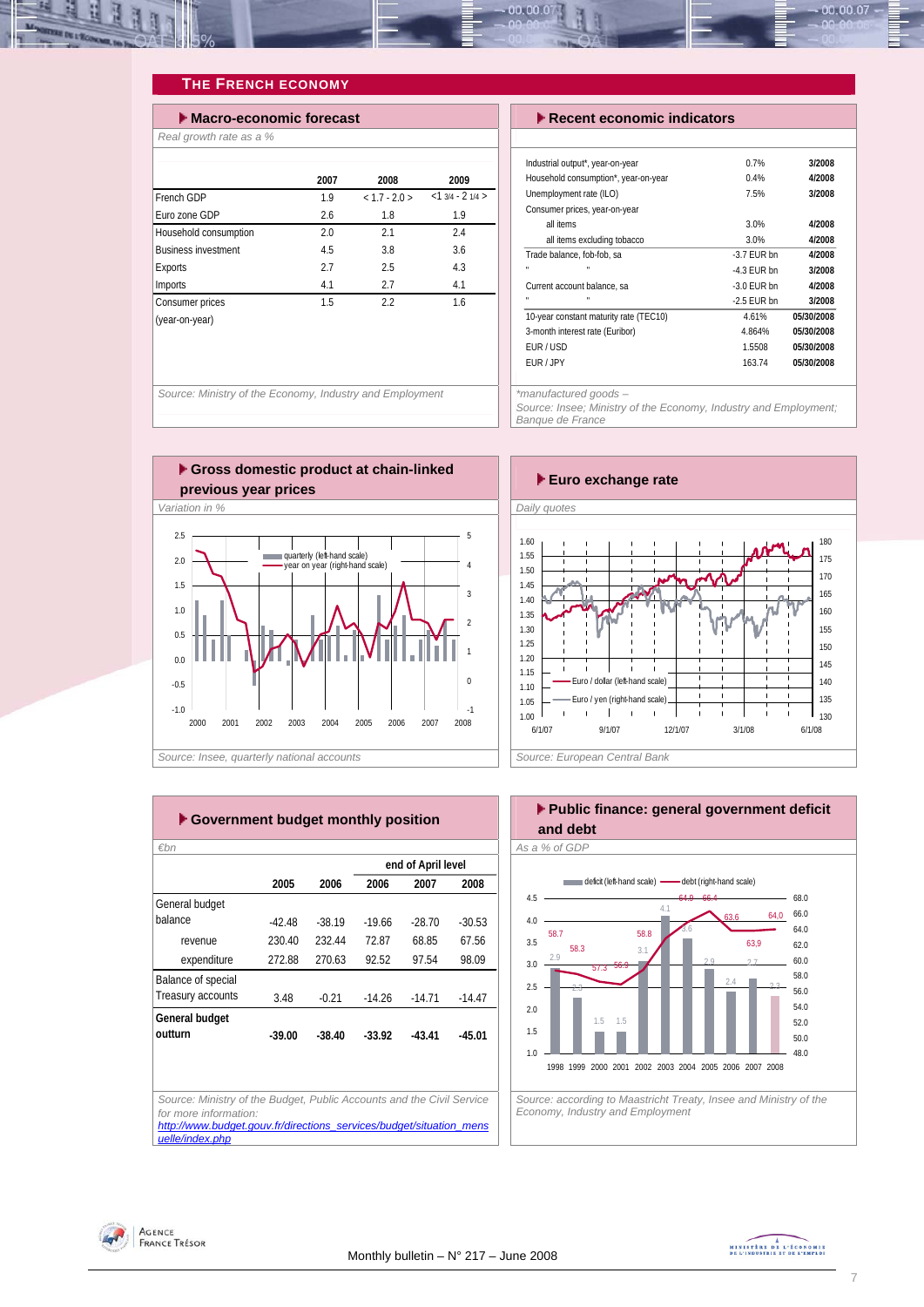<span id="page-7-0"></span>

| <b>June 2008</b>                                                                                                                                                                                                                                                                                                                                                                                                                                                                                                                                                                                                                                                                                                                                                                                              | <b>July 2008</b>                                                                                                                                                                                                                                                                                                                                                                                                                                                                                                                                                                                                                                     |
|---------------------------------------------------------------------------------------------------------------------------------------------------------------------------------------------------------------------------------------------------------------------------------------------------------------------------------------------------------------------------------------------------------------------------------------------------------------------------------------------------------------------------------------------------------------------------------------------------------------------------------------------------------------------------------------------------------------------------------------------------------------------------------------------------------------|------------------------------------------------------------------------------------------------------------------------------------------------------------------------------------------------------------------------------------------------------------------------------------------------------------------------------------------------------------------------------------------------------------------------------------------------------------------------------------------------------------------------------------------------------------------------------------------------------------------------------------------------------|
| Gross foreign exchange reserves in May<br>6<br>Central government budget: statement at end of April<br>6<br>Foreign trade in April<br>6<br>Industrial output in April<br>10<br>Consumer prices: index for May<br>11<br>Balance of payments in April<br>11<br>Payroll employment: final results Q1-2008<br>12<br>Wages: final statistics Q1-2008<br>20<br>Household consumption of manufactured goods in May<br>24<br>New building starts in May<br>24<br>Industrial trends: monthly survey for June<br>24<br>Household confidence survey: June survey<br>26<br>Job seekers in May<br>26<br>Industrial producer prices: May index<br>27<br>Quarterly national accounts: final results Q1-2008<br>27<br>Net foreign exchange reserves in May<br>30<br>Harmonized index of consumer prices - Eurozone (Eurostat) | Central government budget: statement at end of May<br>4<br>Gross foreign exchange reserves in June<br>7<br>Cost-of-construction: index O1-2008<br>9<br>Foreign trade in May<br>9<br>Industrial output in May<br>10<br>Balance of payments in May<br>15<br>Consumer prices: index for June<br>16<br>Household consumption of manufactured goods in June<br>23<br>Industrial trends: monthly survey for July<br>24<br>Industrial producer prices: June index<br>29<br>Industrial trends: quarterly survey for July<br>29<br>Household confidence survey: July survey<br>29<br>Job seekers in June<br>30<br>Net foreign exchange reserves in June<br>31 |

00.00.07









 $00.00.07$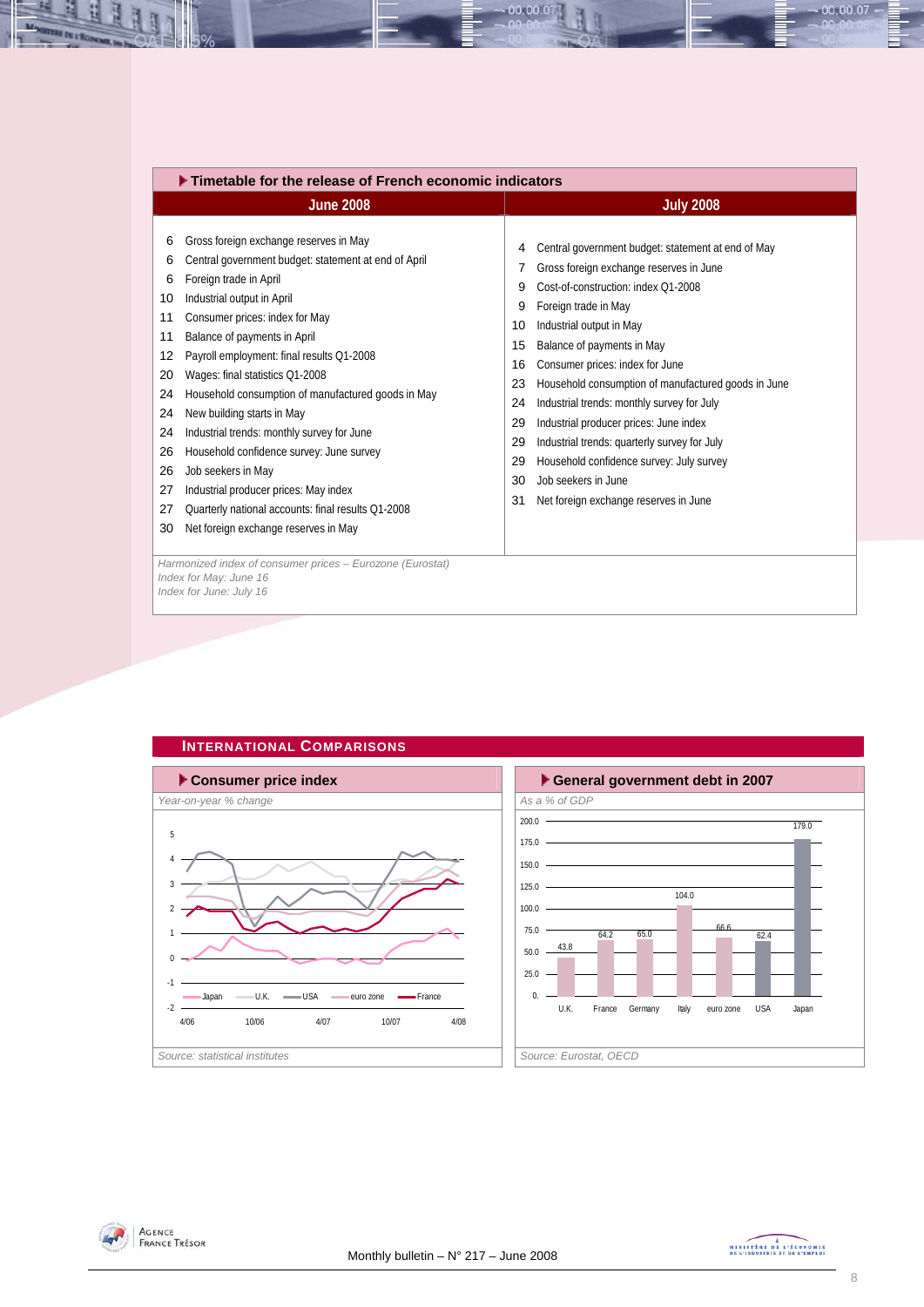### **FRENCH GOVERNMENT NEGOTIABLE DEBT OUTSTANDING -** *DETTE NEGOCIABLE DE L'ETAT*

 $-00,00,0$ 

### **OAT au 31 mai 2008** */ fungible Treasury bonds at May 31, 2008*

| <b>CODE ISIN</b><br>Euroclear France | Libellé de l'emprunt /<br><b>Bond</b>                                                                                                                     | <b>Encours / Outstanding</b>         | Coefficient<br>d'indexation /<br>indexation<br>coefficient | Valeur nominale/ démembré<br>face value | /stripped     | <b>CODE ISIN</b><br>Euroclear France | Libellé de l'emprunt /<br><b>Bond</b> | Encours / Outstanding                            | Coefficient<br>d'indexation /<br>indexation<br>coefficient | Valeur nominale/ face<br>value | démembré<br>/stripped |
|--------------------------------------|-----------------------------------------------------------------------------------------------------------------------------------------------------------|--------------------------------------|------------------------------------------------------------|-----------------------------------------|---------------|--------------------------------------|---------------------------------------|--------------------------------------------------|------------------------------------------------------------|--------------------------------|-----------------------|
|                                      | Échéance 2008                                                                                                                                             | 17 784 161 127                       |                                                            |                                         |               |                                      | Échéance 2018                         | 8 145 000 000                                    |                                                            |                                |                       |
| FR0000570665                         | OAT 8.5% 25 octobre 2008                                                                                                                                  | 17 784 161 127                       |                                                            |                                         | 4 122 020 000 | FR0010604983                         | OAT 4% 25 avril 2018                  | 8 145 000 000                                    |                                                            |                                | 28 000 000            |
|                                      | Échéance 2009                                                                                                                                             | 64 528 148 669                       |                                                            |                                         |               |                                      | Échéance 2019                         | 27 924 941 765                                   |                                                            |                                |                       |
| FR0000570673V                        | OAT TEC10 25 janvier 2009                                                                                                                                 | 9 853 044 498                        |                                                            |                                         |               | FR0000189151                         | OAT 4,25% 25 avril 2019               | 19 065 000 000                                   |                                                            |                                | 205 490 000           |
| FR0000571432                         | OAT 4% 25 avril 2009                                                                                                                                      | 18 640 258 371                       |                                                            |                                         | 1 295 490 000 | FR0000570921                         | OAT 8,5% 25 octobre 2019              | 8 844 392 893                                    |                                                            |                                | 3 924 190 000         |
| FR0000571424 I                       | OATi 3% 25 juillet 2009                                                                                                                                   | 16 190 708 762 (1)                   | 1,17227                                                    | 13 811 416 109                          |               | FR0000570954 C                       | ETAT 9,82% 31 décembre 2019           | 15 548 872                                       |                                                            | 6 692 154                      |                       |
| FR0000186199                         | OAT 4% 25 octobre 2009<br>Échéance 2010                                                                                                                   | 19 844 137 038<br>31 162 742 970     |                                                            |                                         | 688 530 000   |                                      | Échéance 2020                         | 14 605 064 280                                   |                                                            |                                |                       |
| FR0000186603                         | OAT 5.5% 25 avril 2010                                                                                                                                    | 15 311 719 352                       |                                                            |                                         | 623 420 000   | FR00100505591                        | OAT€i 2.25% 25 iuillet 2020           | 14 605 064 280 (1                                | 1.11438                                                    | 13 106 000 000                 |                       |
| FR0000187023                         | OAT 5,5% 25 octobre 2010                                                                                                                                  | 15 851 023 618                       |                                                            |                                         | 1 203 780 000 |                                      | Échéance 2021                         | 19 857 000 000                                   |                                                            |                                |                       |
|                                      | Échéance 2011                                                                                                                                             | 50 394 760 782                       |                                                            |                                         |               | FR0010192997                         | OAT 3,75% 25 avril 2021               | 19 857 000 000                                   |                                                            |                                | 473 640 000           |
| FR0000570731                         | OAT 6,5% 25 avril 2011                                                                                                                                    | 19 572 445 710                       |                                                            |                                         | 1 007 130 000 |                                      | Échéance 2022                         | 1 243 939 990                                    |                                                            |                                |                       |
| FR0010094375 I                       | OATi 1,6% 25 juillet 2011                                                                                                                                 | 16 767 428 740 (1)                   | 1,09498                                                    | 15 313 000 000                          |               | FR0000571044                         | OAT 8,25% 25 avril 2022               | 1 243 939 990                                    |                                                            |                                | 844 950 000           |
| FR0000187874                         | OAT 5% 25 octobre 2011                                                                                                                                    | 14 054 886 332                       |                                                            |                                         | 310 940 000   |                                      | Échéance 2023                         | 23 704 045 903                                   |                                                            |                                |                       |
|                                      | Échéance 2012                                                                                                                                             | 58 899 496 543                       |                                                            |                                         |               | FR0000571085                         | OAT 8,5% 25 avril 2023                | 10 606 195 903                                   |                                                            |                                | 7054940000            |
| FR0000188328                         | OAT 5% 25 avril 2012                                                                                                                                      | 17 169 110 580                       |                                                            |                                         | 892 150 000   | FR0010585901 I                       | OATi 2,1% 25 juillet 2023             | 3 071 850 000 (1)                                | 1.02395                                                    | 3 000 000 000                  |                       |
| FR0000188013 I                       | OAT€i 3% 25 juillet 2012                                                                                                                                  | 16 690 565 700 (1)                   | 1,15155                                                    | 14 494 000 000                          |               | FR0010466938                         | OAT 4,25% 25 octobre 2023             | 10 026 000 000                                   |                                                            |                                | 265 000 000           |
| FR0000188690                         | OAT 4,75% 25 octobre 2012                                                                                                                                 | 19 554 122 924                       |                                                            |                                         | 857 400 000   |                                      | Échéance 2025                         | 9 671 928 118                                    |                                                            |                                |                       |
| FR0000570780                         | OAT 8.5% 26 décembre 2012                                                                                                                                 | 5 485 697 339                        |                                                            |                                         |               | FR0000571150                         | OAT 6% 25 octobre 2025                | 9671928118                                       |                                                            |                                | 3 308 400 000         |
|                                      | Échéance 2013                                                                                                                                             | 53 583 887 266                       |                                                            |                                         |               |                                      |                                       |                                                  |                                                            |                                |                       |
| FR0000188989                         | OAT 4% 25 avril 2013                                                                                                                                      | 19 137 183 879                       |                                                            |                                         | 180 450 000   | FR0000571226 C                       | Échéance 2028                         | 15 303 907                                       |                                                            | 46 232 603                     |                       |
| FR00001889551                        | OATi 2,5% 25 juillet 2013                                                                                                                                 | 16 849 945 708 (1)                   | 1,11251                                                    | 15 145 882 471                          |               |                                      | OAT zéro coupon 28 mars 2028          | 15 303 907 (3)                                   |                                                            |                                |                       |
| FR0010011130                         | OAT 4% 25 octobre 2013                                                                                                                                    | 17 596 757 679                       |                                                            |                                         | 236 820 000   |                                      | Échéance 2029                         | 23 558 989 481                                   |                                                            |                                |                       |
|                                      | Échéance 2014                                                                                                                                             | 33 925 724 224                       |                                                            |                                         |               | FR0000571218                         | OAT 5,5% 25 avril 2029                | 15 500 880 458                                   |                                                            |                                | 2 270 670 000         |
| FR0010061242                         | OAT 4% 25 avril 2014                                                                                                                                      | 18 039 752 234                       |                                                            |                                         | 266 380 000   | FR00001864131                        | OATi 3,4% 25 juillet 2029             | 8 058 109 023 (1)                                | 1,16731                                                    | 6 903 144 000                  |                       |
| FR0010112052                         | OAT 4% 25 octobre 2014                                                                                                                                    | 15 885 971 990                       |                                                            |                                         | 156 550 000   |                                      | Échéance 2032                         | 28 605 117 510                                   |                                                            |                                |                       |
|                                      | Échéance 2015                                                                                                                                             | 50 031 631 733                       |                                                            |                                         |               | FR00001887991                        | OAT€i 3,15% 25 juillet 2032           | 9 867 117 510 (1)                                | 1,12909                                                    | 8739000000                     |                       |
| FR0010163543                         | OAT 3,5% 25 avril 2015                                                                                                                                    | 18 055 313 893                       |                                                            |                                         | 139 050 000   | FR0000187635                         | OAT 5,75% 25 octobre 2032             | 18 738 000 000                                   |                                                            |                                | 6 297 850 000         |
| FR00101355251                        | OAT€i 1,6% 25 juillet 2015                                                                                                                                | 11 911 317 840 (1)                   | 1,09198                                                    | 10 908 000 000                          |               |                                      | Échéance 2035                         | 15 614 000 000                                   |                                                            |                                |                       |
| FR0010216481                         | OAT 3% 25 octobre 2015                                                                                                                                    | 20 065 000 000                       |                                                            |                                         | 220 090 000   | FR0010070060                         | OAT 4.75% 25 avril 2035               | 15 614 000 000                                   |                                                            |                                | 2 951 520 000         |
|                                      | Échéance 2016                                                                                                                                             | 42 483 000 000                       |                                                            |                                         |               |                                      | Échéance 2038                         | 11 408 000 000                                   |                                                            |                                |                       |
| FR0010288357                         | OAT 3,25% 25 avril 2016                                                                                                                                   | 20 461 000 000                       |                                                            |                                         | 30 950 000    | FR0010371401                         | OAT 4% 25 octobre 2038                | 11 408 000 000                                   |                                                            |                                | 2 122 350 000         |
| FR0000187361                         | OAT 5% 25 octobre 2016                                                                                                                                    | 22 022 000 000                       |                                                            |                                         | 1 172 480 000 |                                      | Échéance 2040                         | 5 052 742 900                                    |                                                            |                                |                       |
|                                      | Échéance 2017                                                                                                                                             | 52 114 443 750                       |                                                            |                                         |               | FR00104473671                        | OAT€i 1,8% 25 juillet 2040            | 5 052 742 900 (1)                                | 1.0459                                                     | 4 831 000 000                  |                       |
| FR0010415331                         | OAT 3,75% 25 avril 2017                                                                                                                                   | 19 990 000 000                       |                                                            |                                         | 320 500 000   |                                      | Échéance 2055                         | 14 926 000 000                                   |                                                            |                                |                       |
| FR0010235176 I<br>FR0010517417       | OATi 1% 25 juillet 2017<br>OAT 4.25% 25 octobre 2017                                                                                                      | 15 462 443 750 (1)<br>16 662 000 000 | 1,05625                                                    | 14 639 000 000                          | 70 000 000    | FR0010171975                         | OAT 4% 25 avril 2055                  | 14 926 000 000                                   |                                                            |                                | 2 927 740 000         |
|                                      |                                                                                                                                                           |                                      |                                                            |                                         |               |                                      |                                       |                                                  |                                                            |                                |                       |
|                                      |                                                                                                                                                           |                                      |                                                            |                                         |               |                                      |                                       | <b>Total OAT / total fungible Treasury bonds</b> |                                                            |                                | 659 240 070 918       |
|                                      | (1) Encours OAT indexées = valeur nominale x coefficient d'indexation / indexed bonds outstanding = face value x indexation coefficient                   |                                      |                                                            |                                         |               |                                      |                                       |                                                  |                                                            |                                |                       |
|                                      | (2) y compris intérêts capitalisés au 31/12/2007 / including coupons capitalized at 12/31/2007 ; non offerte à la souscription / not open to subscription |                                      |                                                            |                                         |               |                                      |                                       | Encours démembré /stripped outstanding           |                                                            |                                | 46 468 870 000        |
|                                      | (3) valeur actualisée au 31/03/2008 / actualized value at 03/31/2008 ; non offerte à la souscription / not open to subscription                           |                                      |                                                            |                                         |               |                                      |                                       |                                                  |                                                            |                                |                       |
|                                      |                                                                                                                                                           |                                      |                                                            |                                         |               |                                      | En % des lignes démembrables          |                                                  |                                                            |                                | 7.22 %                |
|                                      | OATi: OAT indexée sur l'indice français des prix à la consommation (hors tabac) / OAT indexed on the French consumer price index (excluding tobacco)      |                                      |                                                            |                                         |               |                                      | As a % of strippable bonds            |                                                  |                                                            |                                |                       |
|                                      | OAT€i : OAT indexée sur l'indice des prix à la consommation harmonisé de la zone euro (hors tabac) / OAT indexed on the eurozone harmonized index of      |                                      |                                                            |                                         |               |                                      | Durée de vie moyenne                  |                                                  |                                                            |                                | 9 ans et 261 jours    |
| consumer price (excluding tobacco)   |                                                                                                                                                           |                                      |                                                            |                                         |               |                                      |                                       |                                                  |                                                            |                                |                       |
|                                      | TEC 10 : taux de l'échéance constante à 10 ans / yield of 10-year constant maturity Treasury                                                              |                                      |                                                            |                                         |               |                                      | Average maturity                      |                                                  |                                                            |                                | 9 years and 261 days  |

<span id="page-8-0"></span>



 $-00,00,07$ 

an no